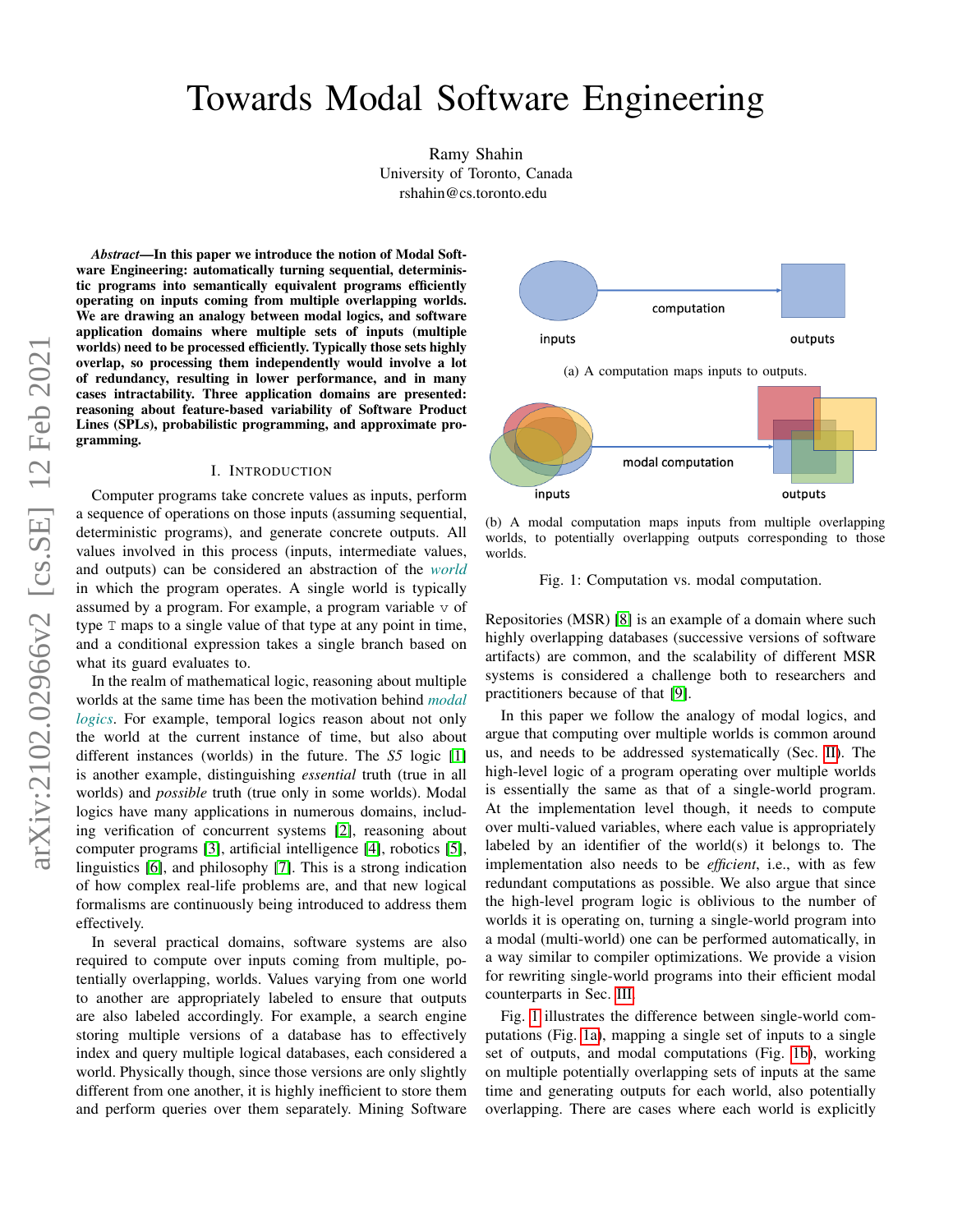labeled, and others in which they can be only quantitatively described. Examples of each are discussed in Sec. [IV.](#page-3-0)

## II. MOTIVATION

<span id="page-1-0"></span>This work has been originally motivated by the analysis of *Software Product Lines (SPLs)*. An SPL is a family of related software products, developed together from a common set of artifacts [\[10\]](#page-4-9). The unit of variability in an SPL is a *feature*. Each feature can be either present or absent in each of the product variants of the SPL. Given this combinatorial nature of features, the number of products grows exponentially with the number of features. Each product is defined by a *feature configuration*, which is the set of features present in that product. A *feature expression* is a propositional formula over features, denoting a set of products.

Efficiently analyzing SPLs has been an active area of software engineering and programming languages research for more than a decade. Software analyses (of source code, transition system models, graphical models, etc...) typically work on a single product at a time, and they need to be modified to be applicable to a whole SPL. This is an instance of the problem of taking a single-world program, and turning it into a semantically equivalent multi-world one.

The product line example in Listing [1](#page-1-2) has two features: FA and FB. Assuming all product combinations are valid, four products can be generated from this example with the following feature combinations: {}, {FA}, {FB}, and {FA, FB}. Assume we have a static program analysis for detecting division-by-zero errors. Only one of the four configurations ({FB}) has a statically detectable division-by-zero error, where the value of variable  $\sigma$  is not incremented in line 5 because FA is absent, and line 9 (specific to feature FB) divides  $(x + y)$  by c. The original single-world analysis can be applied to each of the four products of this SPL individually, reporting results for each. However, real-life SPLs usually have hundreds, sometimes thousands, of features (The Linux kernel has more than 10,000 features [\[11\]](#page-4-10)), so enumerating all products and analyzing them one-by-one is not generally feasible. In addition, different product variants have a lot in common, and leveraging this amount of commonality can make analyzing the whole product line at once much more efficient than analyzing the products one at a time.

Several analyses of different kinds have been manually redesigned and re-implemented to support variability [\[12\]](#page-4-11), [\[13\]](#page-4-12), [\[14\]](#page-4-13), [\[15\]](#page-4-14), [\[16\]](#page-4-15), [\[17\]](#page-4-16). Re-implementing an analysis is a lengthy and error-prone process, so several attempts have been made to come up with systematic or automated approaches to this process. Examples include systematic variability-aware abstract interpretation [\[18\]](#page-4-17), SPL data-flow analyses based on the IFDS framework [\[19\]](#page-4-18), [\[20\]](#page-4-19), variability-aware analyses written in Datalog [\[21\]](#page-4-20), and program analyses written in a functional language [\[22\]](#page-4-21).

We argue that the research effort that has been put in SPL analysis (also known as *variability-aware lifting*) can be generalized to domains other than SPLs, where efficient computations are needed over multiple overlapping worlds.

```
1 int foo (int x, int y)
2 {
3 int c = 0;
4 #ifdef FA
5 c + +;
6 #endif
7
8 #ifdef FB
9 return (x + y) / c;
10 # e l s e
11 return (x + c) / y;12 #endif
13 }
```
Listing 1: Example of a Software Product Line (SPL).

In SPL analysis, each product is considered a world, labeled by a feature configuration. Inputs, outputs and intermediate values of the analysis are labeled by propositional formulas over features (known as *Presence Conditions (PCs)*) denoting sets of products. Other problem domains can be mapped into this same formulation of worlds.

There are also cases where the individual worlds are not explicit, but rather quantified. For example, in a *probabilistic program*, a variable  $\vee$  can have the value  $\{(7, 0.2),\}$  $(9, 0.8)$ , i.e., the value 7 with probability 0.2 (20% of possible worlds), and the value 9 with probability 0.8 (80% of possible worlds). Another example is *approximate computing*, where instead of a concrete value, a variable can at any point in time be defined by a minimum-maximum interval. For example,  $v = [4, .9]$  means v is approximated to the range 4 to 9 inclusively.

#### III. VISION

<span id="page-1-1"></span>Mathematical logic provides a formal framework for reasoning about truth. There are many cases though where truth and falsehood are not absolute; for example a statement can be true now but not in the future, or it can be true from one person's perspective and false from another's. Modal logics [\[23\]](#page-4-22), [\[24\]](#page-4-23) add qualifiers to logical formulas, and those qualifiers denote modalities, or modes of truth. For example, in the modal logic of necessity and possibility *S5* [\[1\]](#page-4-0), the  $\Box$  connective indicates necessity (truth in all possible worlds), while the  $\diamond$  connective indicates possibility (truth in some possible world $(s)$ ). Those are two unary connectives that qualify the truth of propositional formulas.

Given how logic and computation are sometimes viewed as two sides of one coin (e.g., the Curry-Howard isomorphism [\[25\]](#page-4-24)), computing, rather than just reasoning, about multiple worlds also has potentially many applications. Examples include explicit variability in Software Product Lines (SPLs), and quantitative variability in probabilistic models.

Our goal is to take a single-world program, and automatically convert it into a semantically equivalent multiple-world (or modal) program. Modalities labeling the individual worlds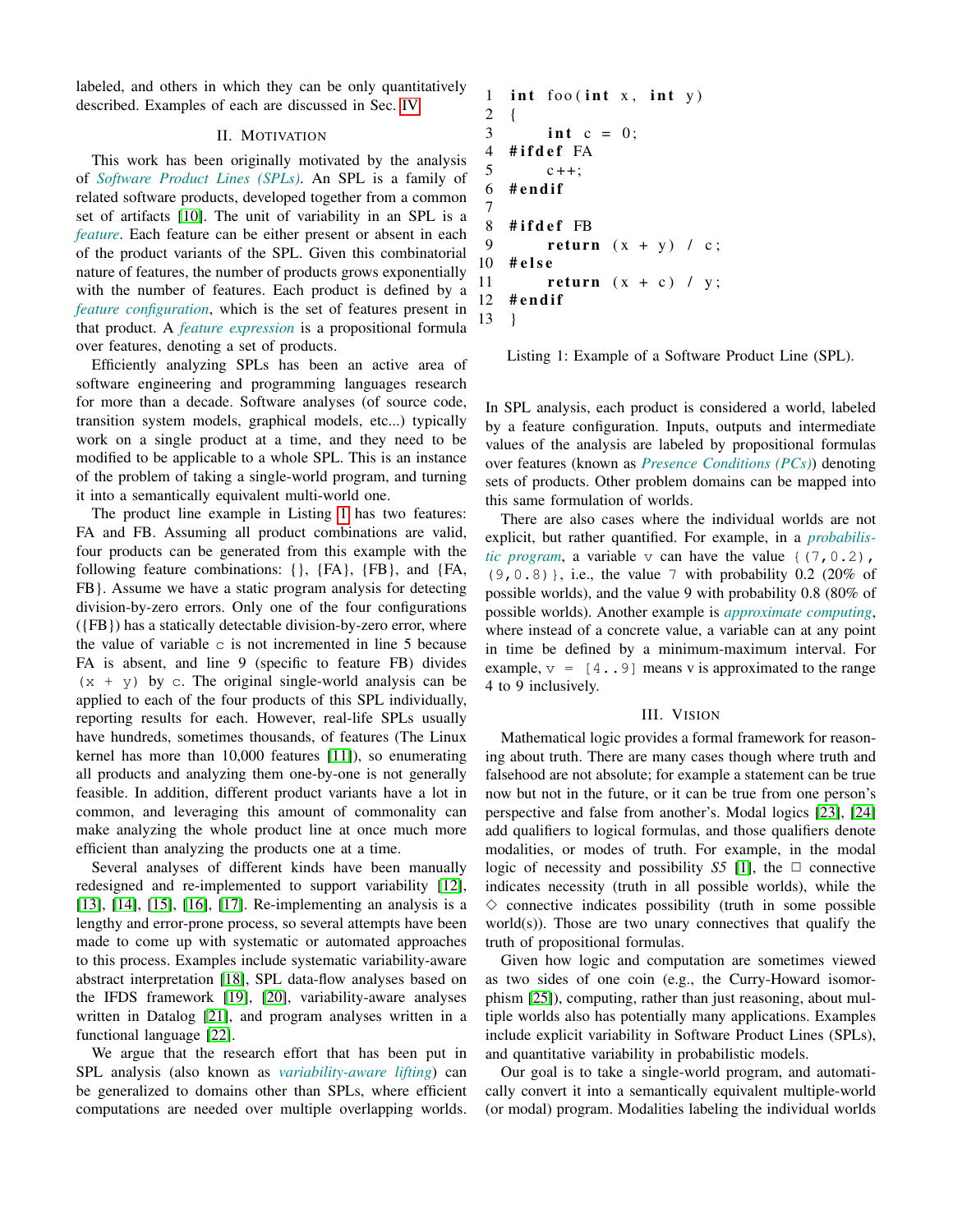<span id="page-2-0"></span>

| $x = {(-7, FA), (3, \neg FA)}$                                                                              |                                         |                |                |                            |
|-------------------------------------------------------------------------------------------------------------|-----------------------------------------|----------------|----------------|----------------------------|
| $y = \{(1, F_A \wedge FB), (8, FA \wedge \neg FB), (4, \neg FA \wedge FB), (10, \neg FA \wedge \neg FB)\}\$ | Х                                       | V              | Z.             | <b>LABEL</b>               |
| $z = \{(5, True)\}\$                                                                                        | $-7$                                    |                | 5.             | $FA \wedge FB$             |
| (a) Arguments $x, y$ , and $z$ .                                                                            |                                         | 8              | 5              | $FA \wedge \neg FB$        |
|                                                                                                             |                                         | $\overline{4}$ | $\mathfrak{S}$ | $FA \rightarrow FA$        |
|                                                                                                             |                                         | $-7$ $+0$      | $5 -$          | $F A \wedge \neg F A$      |
| int foo(int x, int y, int z) {                                                                              |                                         | $\pm$          |                |                            |
| return bar $(x, y) + baz(z)$ ;                                                                              |                                         | $\mathbf{R}$   | $5 -$          | $\rightarrow$ FAAFA        |
|                                                                                                             | 3                                       | $\overline{4}$ |                | 5 $\neg FA \wedge FB$      |
|                                                                                                             |                                         | 10             |                | 5 $\neg FA \wedge \neg FB$ |
| (b) Function $f \circ \circ$ .                                                                              | (c) Input vectors for $f \circ \circ$ . |                |                |                            |

Fig. 2: Variability-aware application of function  $f \circ \circ f$  to modal arguments x, y, and z, tracing the cross-product of modal arguments (adapted from [\[22\]](#page-4-21)).

or quantifying them, and the semantics of those modalities, are orthogonal to the rewriting process. We refer to the process of modal program rewriting as *modal lifting*.

For example, function foo in Fig. [2b](#page-2-0) takes three parameters of type int. A semantically equivalent lifted function would take three arguments of type  $int^{\uparrow}$  instead, where values of type int<sup>↑</sup> are sets of (int, LABEL) pairs. Variables x, y, and z in Fig. [2a](#page-2-0) are of type int<sup>†</sup>, where labels are propositional formulas identifying sets of products in a software product line with two features FA and FB.

Each label within a modal value denotes a set of worlds, and has to satisfy two conditions: (1) *Disjointness*: within the same modal value, the sets of worlds denoted by the different labels have to be mutually disjoint. If they are not, then we would be allowing different values within the same world, which would result in non-deterministic evaluation of programs. (2) *Totality*: within the same modal value, the union of all the sets of worlds denoted by the different labels has to be equal to the set of all worlds. This ensures that each modal value is defined in each world.

In the case of software product lines, disjointness and totality on feature expressions are defined in [\[22\]](#page-4-21). Disjointness is defined as the propositional unsatisfiability of the conjunction of any pair of different labels within the same modal value. For example, the variable y in Fig. [2a](#page-2-0) has four labels:  $FA \wedge FB$ ,  $FA \wedge \neg FB$ ,  $\neg FA \wedge FB$ , and  $\neg FA \wedge \neg FB$ . Conjoining any two of them results in an unsatisfiable propositional formula. Totality on the other hand is defined as the disjunction of labels within a modal value resulting in a tautology. Again, this is the case for each of the variables in Fig. [2a.](#page-2-0)

In the context of software product lines, two automatic program lifting approaches have been proposed in [\[22\]](#page-4-21): *shallow lifting* and *deep lifting*. Shallow lifting takes a program as a black-box and generates the cross-product of program arguments, passing each combination of arguments to the original single-world program. For example, tuples of the cross-product of arguments in Fig. [2a](#page-2-0) are listed in Fig. [2c.](#page-2-0)

Algorithm [1](#page-2-1) outlines how an n-ary function  $f$  is shallow lifted and applied to modal arguments  $arg_1, ..., arg_n$ . First, we calculate the cross product of the arguments (each of which is a

set of pairs). Each element in the cross-product is an n-tuple of  $(v, label)$  pairs. Within each element, if the intersection of the sets of worlds denoted by the labels is the empty set, then we can safely ignore this element. However, if the intersection is not empty, we apply the function f to the arguments  $v_1, ..., v_n$ . and add the result to the output set, which is returned at the end.

**Input:**  $f$ ,  $arg_1$ , ...,  $arg_n$ **Result:** applying shallow lifting of  $f$  to  $args$  $output = \{\};$ foreach  $((v_1, label_1), ..., (v_n, label_n)) \in (arg_1 \times ... \times arg_n)$ do if  $(\bigcap_{i=1}^n label_i \neq \phi)$  then  $output = output \cup \{f(v_1, ..., v_n)\};$ end end return output;

<span id="page-2-1"></span>Algorithm 1: Shallow lifting algorithm.

Applying the shallow lifting algorithm to the example in Fig. [2,](#page-2-0) the first step is calculating the cross-product of arguments x, y, and z (Fig. [2c\)](#page-2-0). For each row in the table, *LABEL* is the conjunction of presence conditions of the components of x, y, and z in this row. Recall that conjunction is the logical operator corresponding to intersection of sets denoted by propositional formulas (feature expressions). Rows crossed out have unsatisfiable labels, i.e., they correspond to the empty set of worlds, so they are ignored, leaving out four input vectors.

Shallow lifting suffers from the inability to exploit commonalities and eliminate redundancies, and thus can be further optimized. For example, function foo in Fig. [2b](#page-2-0) internally passes x and y to bar, and passes z to baz. Assuming the values in Fig. [2a,](#page-2-0) z happens to be the constant value 5 across all configurations, so shallow-lifted foo ends up calling baz four times, passing the same argument each time. Shallow lifting treats foo as a black-box, so the opportunity to eliminate the redundant calls is not visible.

Deep lifting on the other hand inspects the internals of a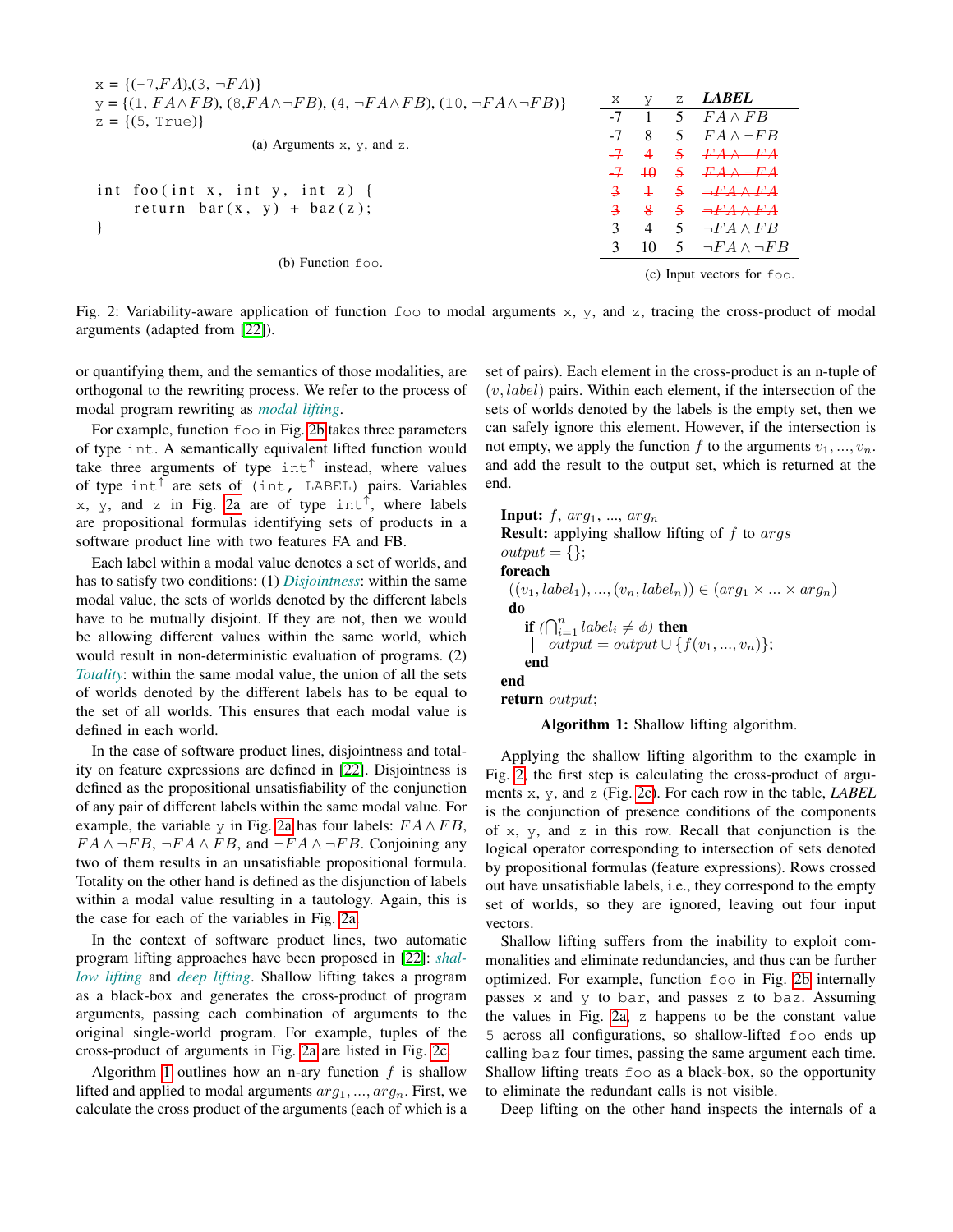<span id="page-3-1"></span>

|                      | Software Product Lines                                | Probabilistic Programming | Approximate Programming |
|----------------------|-------------------------------------------------------|---------------------------|-------------------------|
| Label Representation | Propositional formula                                 | Probability $\in [01]$    | MIN and MAX             |
| Cardinality          | > 0                                                   | > 0                       |                         |
| Intersection         | conjunction                                           | multiplication            | Group by MIN, MAX       |
| Union                | disjunction                                           | addition                  | Group by MIN, MAX       |
| Emptiness            | unsatisfiability                                      | 0.0                       | $v_{MAX}$ $< v_{MIN}$   |
| Disjointness         | $\forall i \neq j \cdot \text{unsat}(l_i \wedge l_j)$ | $\Sigma_i l_i \leq 1.0$   | 1 MIN and 1 MAX         |
| Totality             | $\bigvee_{i} l_i = \texttt{True}$                     | $\Sigma_i l_i = 1.0$      | 1 MIN and 1 MAX         |

TABLE I: Comparing modalities, their invariants, and operations across three application domains: feature-based reasoning of software product lines, probabilistic programming, and approximate programming.

program, rewriting it to maximize sharing of common values, and to minimize redundancy. The idea behind deep lifting is to statically push the calculation of cross-products of modal values as deep as possible down the call tree of a program. For example,  $f \circ \circ$  is re-written into  $f \circ \circ \circ f$  as follows:

```
int^{\uparrow} foo<sup>†</sup> (int<sup>†</sup> x, int<sup>†</sup> y, int<sup>†</sup> z) {
     r e t u r n
         shallowLift((+),
                             shallowLift(bar, x, y),
                             shallowLift(baz, z));}
```
Function foo internally calls three functions/operators: bar, baz, and the (+) operator. Each of the three can be shallow lifted using Algorithm [1,](#page-2-1) and their shallow lifted counterparts operate on  $int^{\uparrow}$  rather than int arguments. This way, the expression shallowLift(baz, z) within foo<sup>↑</sup> calls the underlying function baz on the single component of argument z only once. If any of bar or baz is not a primitive function, it can be similarly rewritten into a deeplifted function, which is then called from within foo instead of using shallowLift. This process can recursively applied down the call tree, rewriting the whole program. Deep lifting rewrite rules for a subset of Haskell including conditional expressions, pattern matching, and polymorphic lists have been presented in [\[22\]](#page-4-21) in the context of lifting program analyses to software product lines.

## IV. APPLICATIONS

<span id="page-3-0"></span>In this section we show how modal rewriting is oblivious to the specific modality used, which means the same lifting approach can be used across different kinds of modalities. We compare three application domains: Featured-based variability of software product lines, probabilistic programming, and approximate programming. The modalities of each application domain, their invariants and operators are summarized in Table [I.](#page-3-1)

#### *A. Feature-based Variability*

When reasoning about Software Product Lines (SPLs), each feature is represented as a propositional symbol, and a set of products is denoted by propositional formulas over features (usually referred to as *feature expressions*). The set of worlds in this context is the set of products, and labels within modal values are feature expressions.

A modal feature-based value has at least one element (cardinality  $> 0$ ). Intersection of sets of products denoted by feature expressions is conjunction of feature expressions. Similarly, union is disjunction. A set denoted by a feature expression is empty when the feature expression is an unsatisfiable formula.

Disjointness of feature expressions is the same as set disjointness: sets are disjoint when their pair-wise intersection is empty. Translating this to feature expressions, a collection of feature expressions is disjoint if their pair-wise conjunction is unsatisfiable. Similarly, totality of a collection of sets is the universe being equal to the union of that collection. In propositional logic, the tautology True is analogous to the universe of all worlds, and disjunction is analogous to set union.

## *B. Probabilistic Programming*

Probabilistic programming surprisingly has a lot in common with feature-based variability. The main difference is that feature expressions define explicit sets, while probabilities quantify over them. For example, a probability of 0.8 indicates 80% of all worlds, without naming which 80%. This kind of quantitative description of sets has many applications, particularly in modeling and simulation.

Labels for probabilistic modal values come from the range [0.0..1.0]. Cardinality has to be greater than zero, same as in feature-based modalities. Assuming probabilistic independence, intersection of two sets denoted by probabilities is the multiplication of those probabilities. Similarly, union is their addition, and a probability of 0.0 denotes the empty set.

Because probabilities do not define explicit sets, disjointness is also quantitative rather than explicit. A necessary condition (but not always adequate) for disjointness of a collection of sets denoted by probabilities is that the sum of those probabilities is at most 1.0. Totality makes this bound more strict though, turning the inequality into an equality.

## *C. Approximate Programming*

Approximate programming has many applications, particularly in software systems running in power-saving mode [\[27\]](#page-4-25), and systems reading inputs from imprecise sensors. Approximation modalities can be represented in many ways, including a fidelity of a single value, or a range of possible values (minimum and maximum) over a continuous domain. We follow the latter representation in this example.

Cardinality here is fixed at two, since each modal range value will have exactly two sub-values: one labeled as MIN